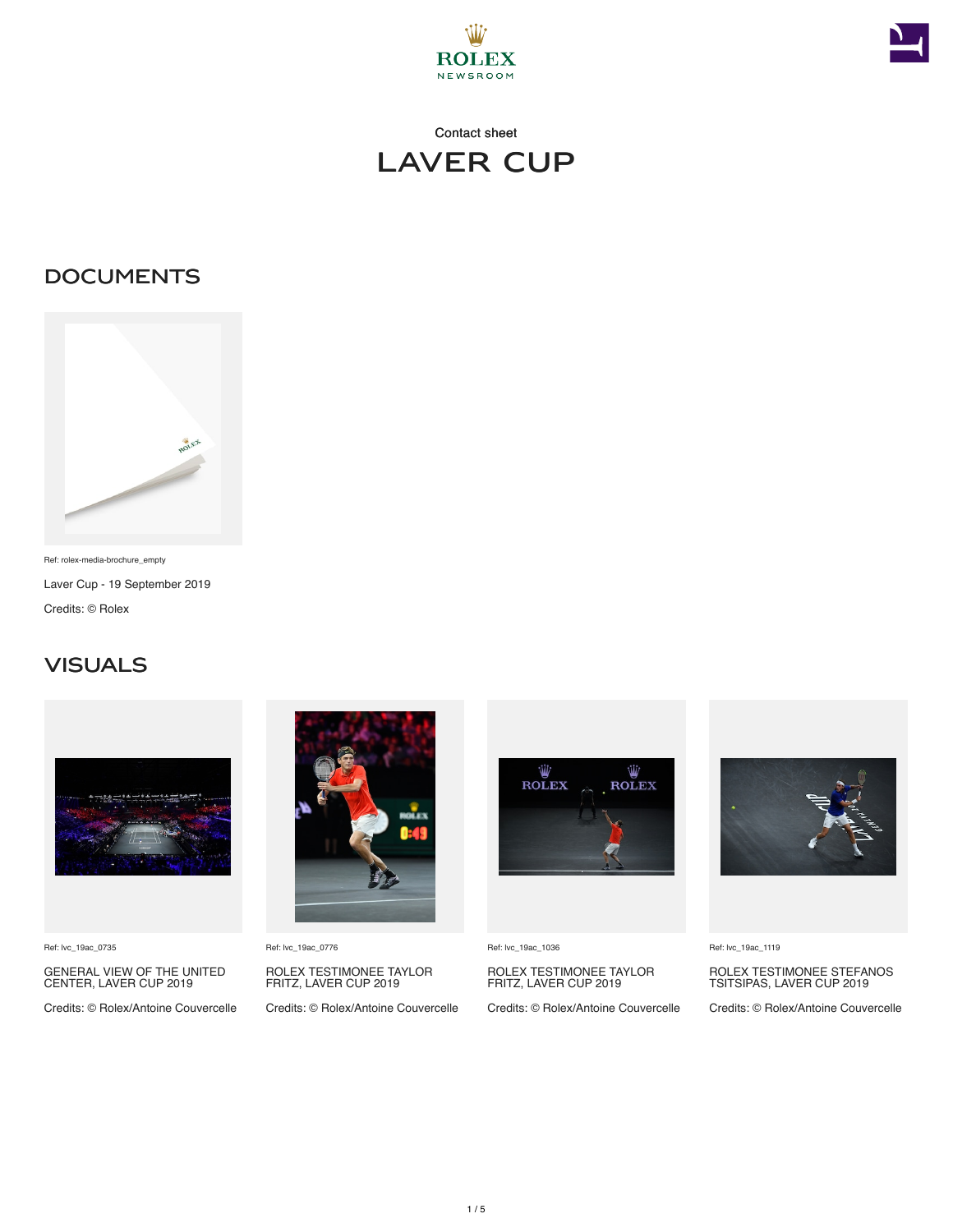



GENERAL VIEW OF THE PALEXPO, LAVER CUP 2019 Credits: © Rolex/Antoine Couvercelle





ROLEX TESTIMONEE ROGER FEDERER, LAVER CUP 2019 Credits: © Rolex/Antoine Couvercelle



Ref: lvc\_19ac\_1990

ROLEX TESTIMONEE ROGER FEDERER, LAVER CUP 2019

Credits: © Rolex/Antoine Couvercelle



Ref: lvc\_19ac\_2064

Ref: lvc\_19ac\_1557

#### ROLEX TESTIMONEE MILOS RAONIC, LAVER CUP 2019

Credits: © Rolex/Antoine Couvercelle

Ref: lvc\_19ac\_1712

**ROLEX** 

Ref: lvc\_19ac\_2138

ROLEX TESTIMONEE MILOS RAONIC, LAVER CUP 2019

Credits: © Rolex/Antoine Couvercelle

ROLEX TESTIMONEE ROGER FEDERER, LAVER CUP 2019

Credits: © Rolex/Antoine Couvercelle



Ref: lvc\_19ac\_1755

Ref: lvc\_19ac\_3987

# ROLEX TESTIMONEES ROGER FEDERER AND STEFANOS TSITSIPAS, LAVER CUP 2019

Credits: © Rolex/Antoine Couvercelle



Ref: lvc\_19ac\_3991

# ROLEX TESTIMONEES ROGER FEDERER AND STEFANOS TSITSIPAS, LAVER CUP 2019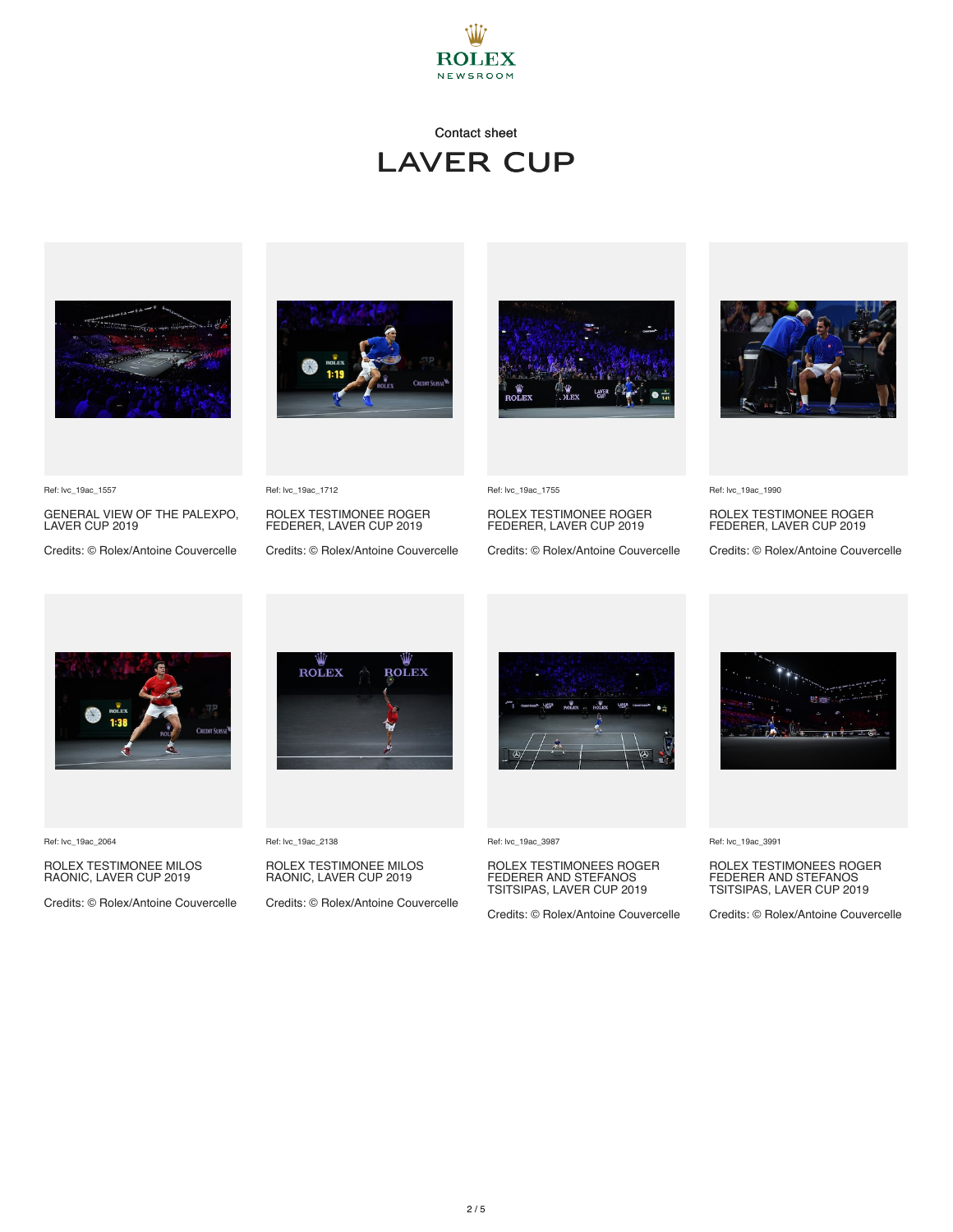



Ref: lvc\_19ac\_4003

ROLEX TESTIMONEE DOMINIC THIEM, LAVER CUP 2019

Credits: © Rolex/Antoine Couvercelle



Ref: lvc\_19ac\_4024

ROLEX TESTIMONEES ROGER FEDERER AND STEFANOS TSITSIPAS, LAVER CUP 2019

Credits: © Rolex/Antoine Couvercelle



Ref: lvc\_19ac\_4035

ROLEX TESTIMONEE DOMINIC THIEM, LAVER CUP 2019

Credits: © Rolex/Antoine Couvercelle



Ref: lvc\_19ac\_4041

ROLEX TESTIMONEE ROGER FEDERER, LAVER CUP 2019

Credits: © Rolex/Antoine Couvercelle



Ref: lvc\_19ac\_4062

## ROLEX TESTIMONEE ROGER FEDERER, LAVER CUP 2019

Credits: © Rolex/Antoine Couvercelle



Ref: lvc\_19ac\_4064

## ROLEX TESTIMONEE STEFANOS TSITSIPAS, LAVER CUP 2019

Credits: © Rolex/Antoine Couvercelle



Ref: lvc\_19ac\_4068

ROLEX TESTIMONEES STEFANOS TSITSIPAS, BJÖRN BORG, ROD LAVER, ROGER FEDERER AND DOMINIC THIEM AT THE LAVER CUP, 2019

Credits: © Rolex/Antoine Couvercelle



Ref: lvc\_19ac\_4069

ROLEX TESTIMONEES ROD LAVER AND ROGER FEDERER, LAVER CUP 2019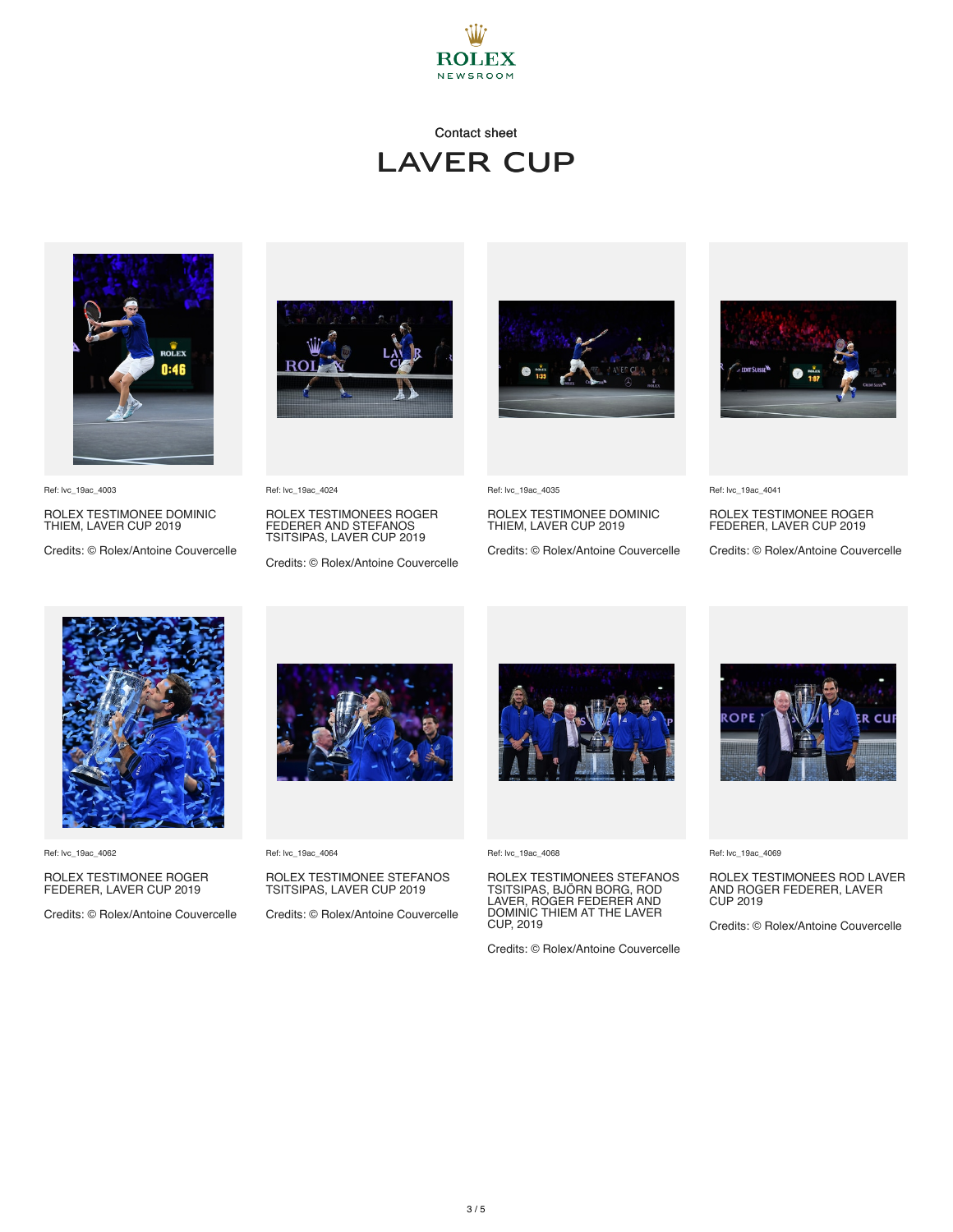

### Contact sheet laver cup



TEAM EUROPE, LAVER CUP 2019 Credits: © Rolex/Antoine Couvercelle



AN INTERIOR VIEW OF THE UNITED CENTRE, CHICAGO, AT THE 2018 LAVER CUP

Credits: © Rolex/Antoine Couvercelle



Ref: lvc\_18ac\_1365

ROLEX TESTIMONEE ROGER FEDERER, LAVER CUP 2018

Credits: © Rolex/Antoine Couvercelle



Ref: lvc\_18ac\_1406

PRIZEGIVING CEREMONY WITH<br>TEAM EUROPE WITH KYLE<br>EDMUND, BJÖRN BORG, ROGER<br>FEDERER, GRIGOR DIMITROV AND ROD LAVER

Credits: © Rolex/Antoine Couvercelle



Ref: lvc\_18ac\_1411

Ref: lvc\_19ac\_4075

ROLEX TESTIMONEE ROD LAVER AND ROGER FEDERER WITH THE LAVER CUP TROPHY, 2018

Credits: © Rolex/Antoine Couvercelle



Ref: lvc17ac\_0196

Ref: lvc\_18ac\_999

ROLEX TESTIMONEE AND TEAM EUROPE CAPTAIN BJÖRN BORG AT THE 2017 LAVER CUP

Credits: © Rolex/Antoine Couvercelle



Ref: lvc\_18ac\_913

ROLEX TESTIMONEE ROGER FEDERER PLAYS A SHOT AT THE 2018 LAVER CUP

Credits: © Rolex/Antoine Couvercelle



Ref: lvc17ac\_0550

ROLEX TESTIMONEE DOMINIC THIEM SERVES AT THE 2017 LAVER CUP